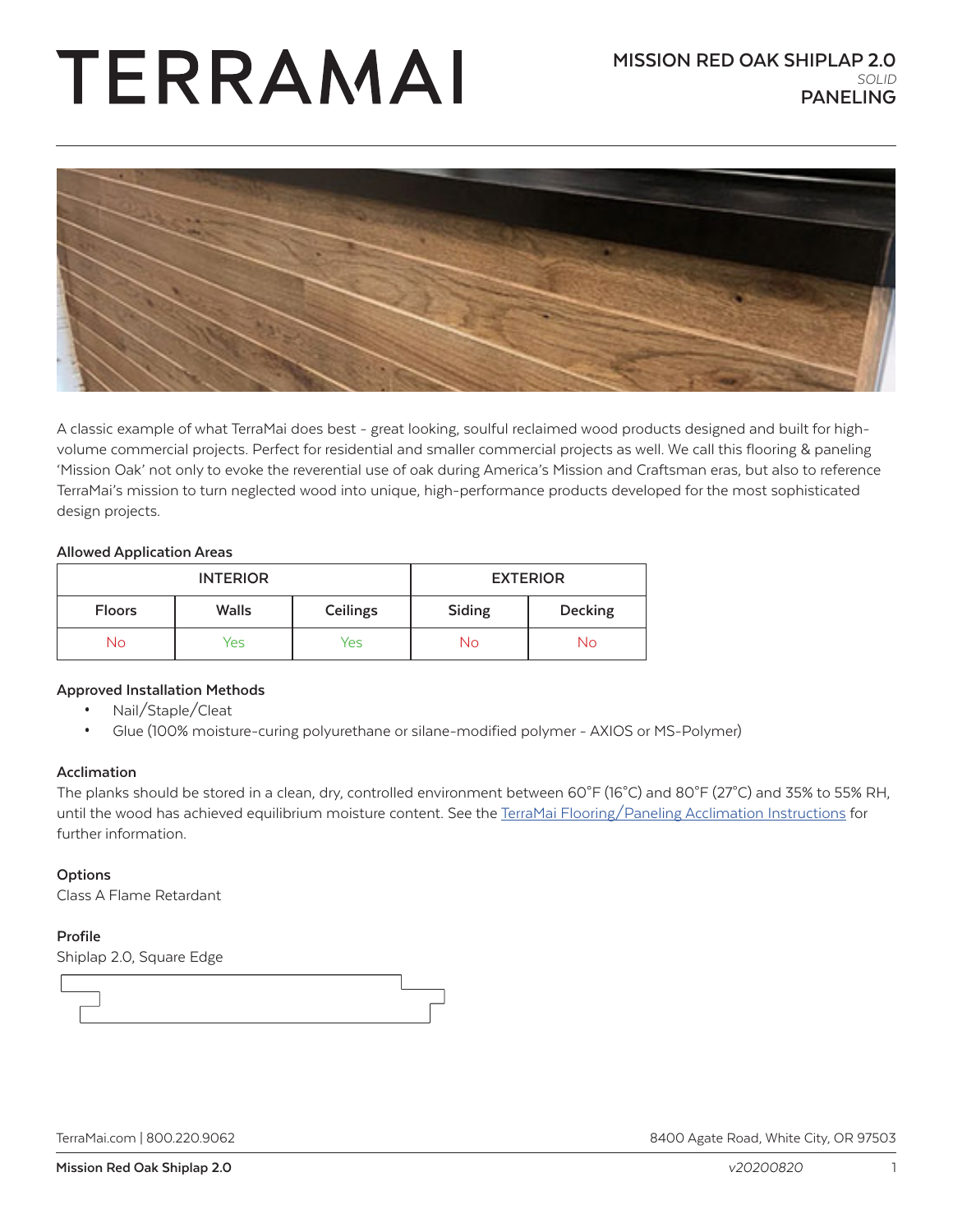### TERRAMAI

Wood is a natural material. Variation in color and grain pattern are to be expected. For more information or to place an order, please contact your [local TerraMai Rep](https://www.terramai.com/team-terramai).



| <b>SKU</b>           | 826       |  |
|----------------------|-----------|--|
| <b>Finish Option</b> | Dark Oil  |  |
| <b>Face Width</b>    | 3" (76mm) |  |

| SKU                  | 827       |
|----------------------|-----------|
| <b>Finish Option</b> | White Oil |
| <b>Face Width</b>    | 3" (76mm) |

[TerraMai.com](http://www.terramai.com) | 800.220.9062 8400 Agate Road, White City, OR 97503